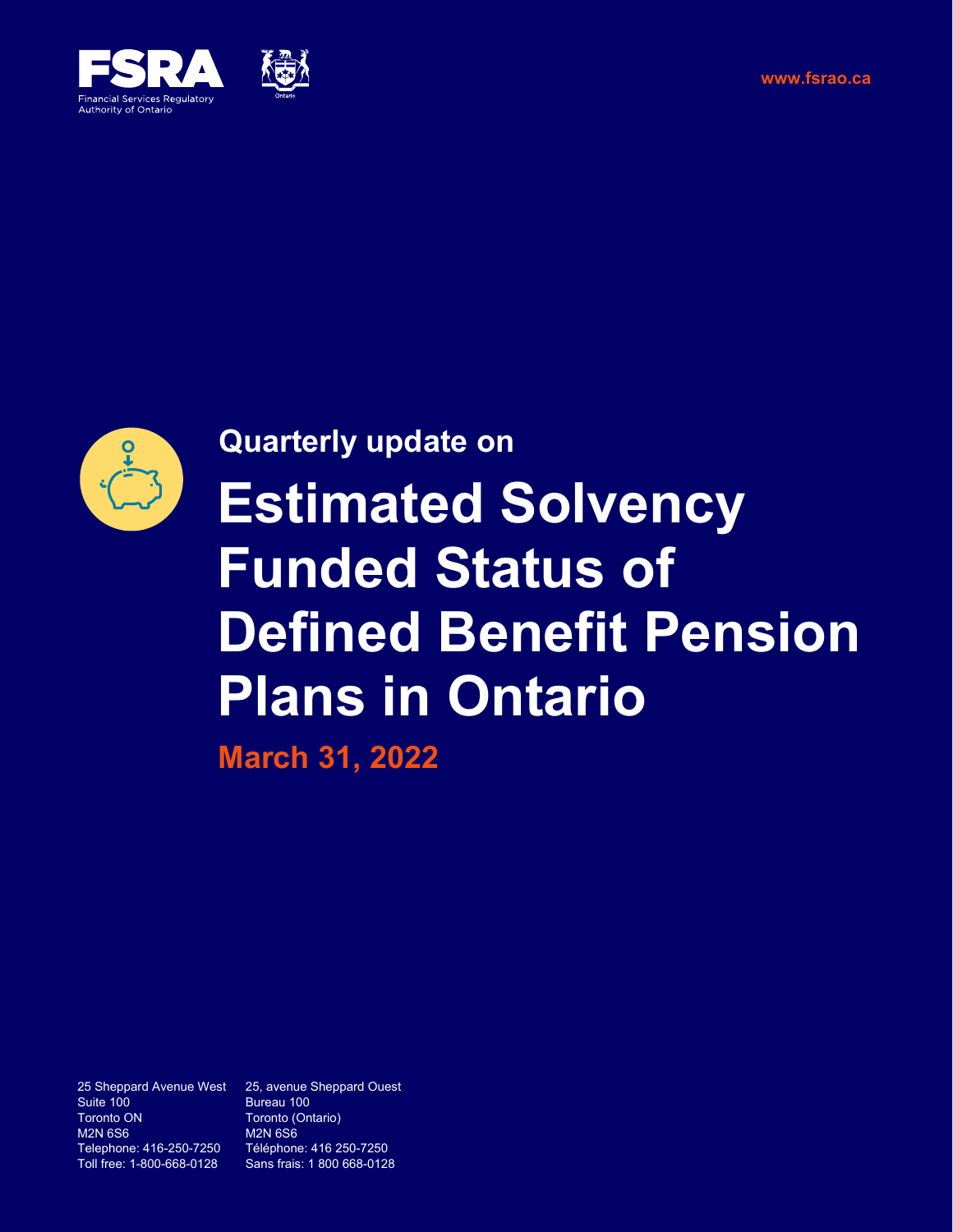

# **Introduction**

Each quarter, FSRA monitors the solvency funding position, and publishes the estimated solvency ratios of Ontario Defined Benefit (DB) pension plans that are subject to solvency funding. This is one of the supervisory tools FSRA utilizes to improve outcomes for pension plan beneficiaries and to proactively engage in a dialogue with plan sponsors where there may be a concern over the security of the pension benefits.

It should also be useful for plan fiduciaries who must adhere to a high standard of care in administering their pension plans and investing the plan assets. Having an effective governance framework in place with a good understanding of the key risks facing the plan, their impact and risk mitigation strategies are key to achieving the desired outcomes and enhancing the ability to withstand periodic stresses. For example, having due consideration to the plan's ability to absorb fluctuations in funding costs and the probability of delivering the promised benefits under a range of possible outcomes that may result from the funding and investment strategy are important elements of a plan administrator's duty as a fiduciary.

## **Projected Solvency Position as at March 31, 2022**

**Despite most pension plans experiencing negative investment returns in Q1 2022, the median projected solvency ratio as at March 31, 2022 continued to climb as a result of higher solvency discount rates. The median solvency ratio reached another new high since monitoring began.**

- The median projected solvency ratio was 112% as at March 31, 2022, increasing from 110% as at December 31, 2021.
- The percentage of pension plans that were projected to be fully funded on a solvency basis at March 31, 2022 was 85%, while 2% were projected to have a solvency ratio below 85%.

These results highlight the importance of considering both the assets and the liabilities when managing pension plan risks. What can be done to maintain the funded status at healthy levels given the many uncertainties that exist, such as market volatility, inflation and interest rate risks, and other factors affecting national and global economies? Risk management is not a one-time exercise but rather an on-going review of potential exposures to new and emerging risks.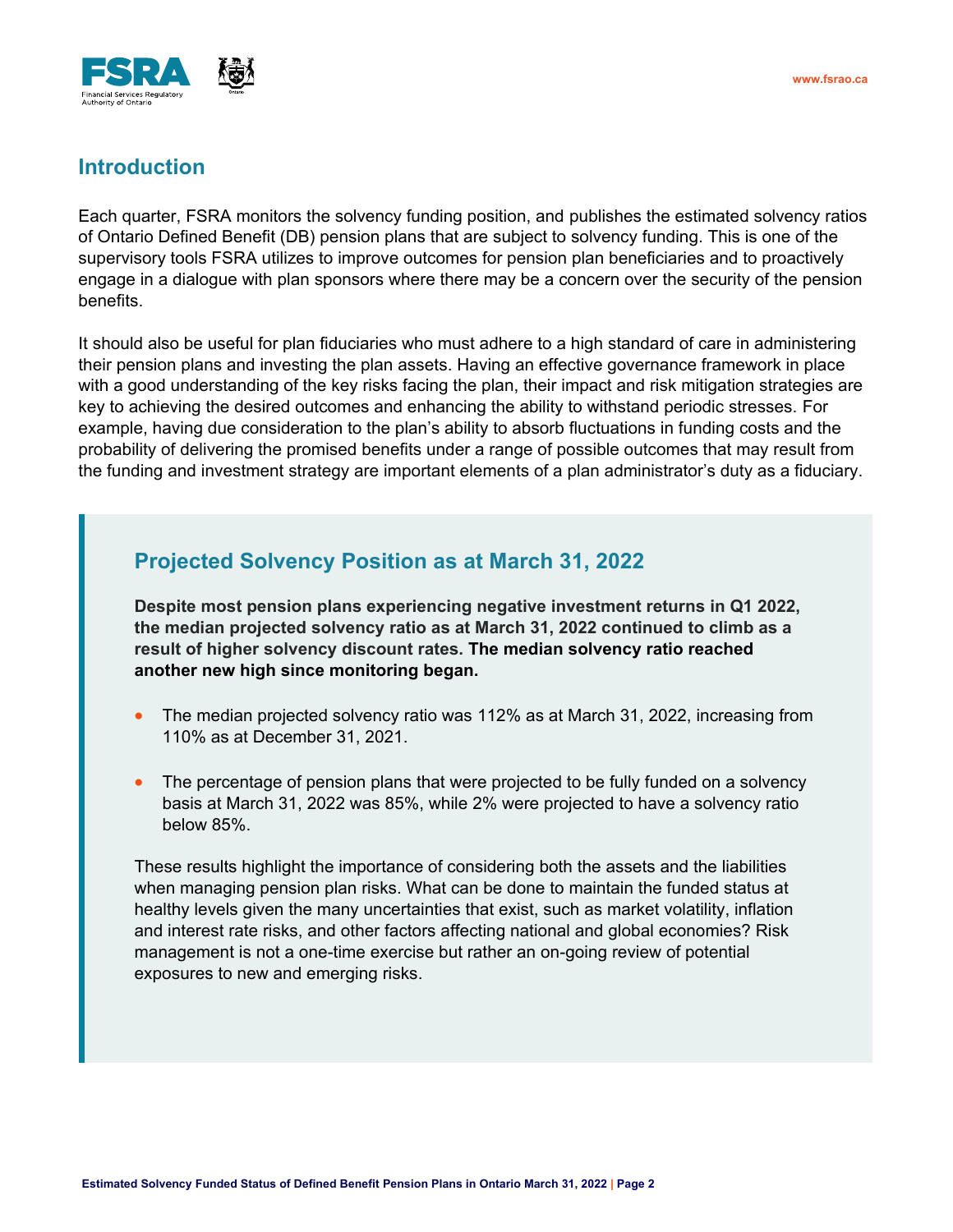

| <b>Projected Solvency Position as at March 31, 2022</b>        | Q1 2022 | Q4 2021 | Q4 2020 |
|----------------------------------------------------------------|---------|---------|---------|
| Median solvency ratio                                          | 112%    | 110%    | 98%     |
| Percentage of plans with a solvency ratio greater than 100%    | 85%     | 81%     | 45%     |
| Percentage of plans with a solvency ratio between 85% and 100% | 13%     | 17%     | 42%     |
| Percentage of plans with a solvency ratio below 85%            | 2%      | 2%      | 13%     |

## **The projected solvency position, in aggregate, improved since last quarter. The 2% increase in the estimated median solvency ratio since December 31, 2021 is attributable to:**

- Rise in solvency discount rates due to increase in bond yields
	- $\triangleright$  The non-indexed commuted value discount rates, for the select and ultimate periods, increased by 40 bps and 30 bps, respectively and the non-indexed annuity purchase discount rate increased significantly by 75 bps, resulting a decrease in the pension plans' liabilities.
	- $\triangleright$  This favorable impact more than offset the reduction in plan assets from the negative pension fund investment returns.
- Negative Q1 2022 pension fund investment returns
	- ➢ The average first quarter 2022 gross and net, after expense, return estimates were -5.5% and -5.7% respectively.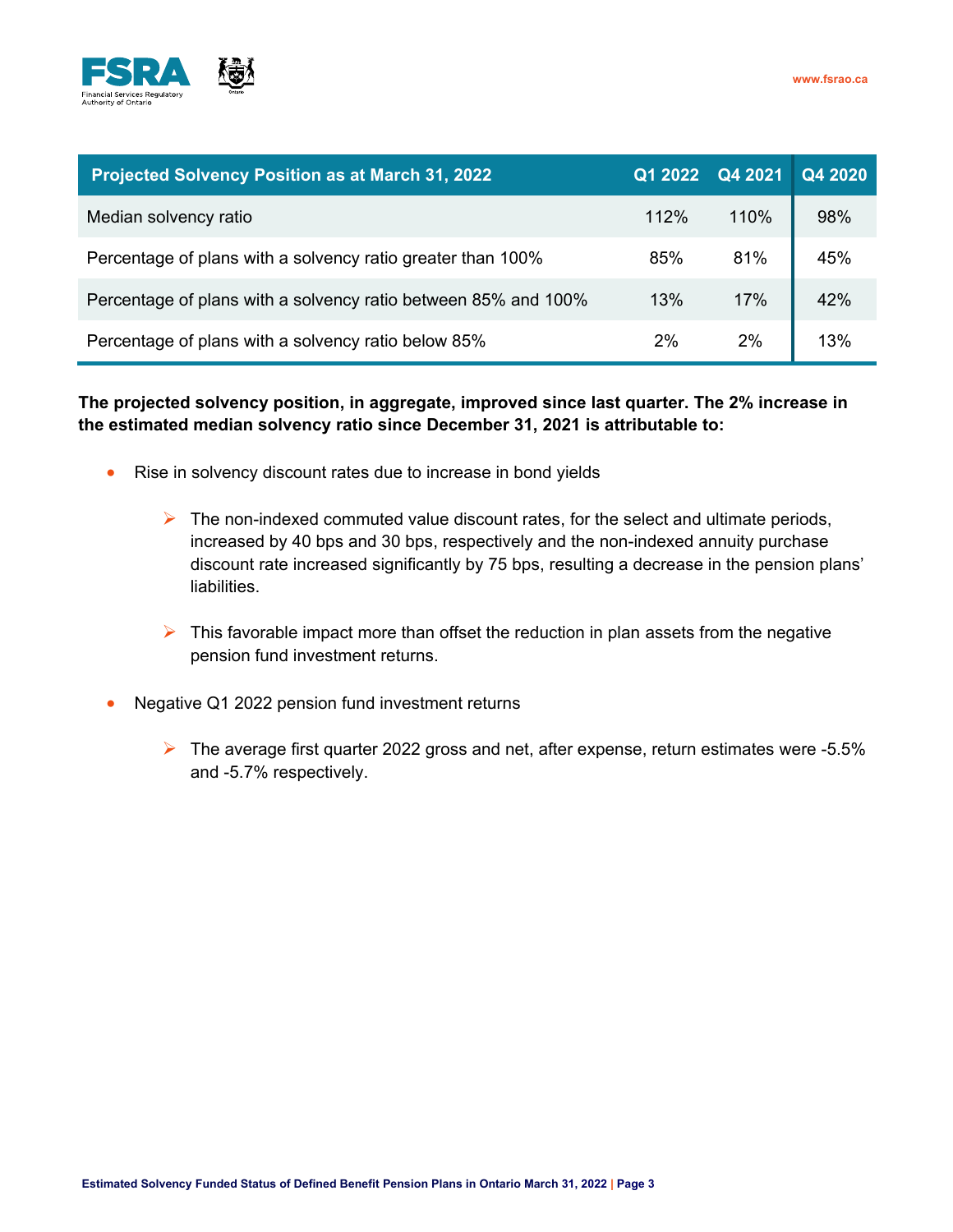<span id="page-3-1"></span>



<span id="page-3-0"></span>The first quarter of 2022 saw economies showing continued recovery from the COVID-19 pandemic. At the same time, the world was shaken by Russia's invasion of Ukraine. With a war between two major commodities producers, global prices increased further. Canada descended the peak of the fifth wave of the pandemic and provinces eased most public health restrictions. The economy continued to show signs of improvement with the unemployment rate being lower than and GDP exceeding pre-COVID-19 levels. Statistics Canada data show the unemployment rate had improved to 5.3% in March from 5.5% in February and 6.5% in January. GDP had increased by 0.2% in January from December. Inflation has remained above the Bank of Canada (BoC) target range of 1 to 3%, with annualized CPI inflation of 5.7% in February – the highest such level since August 1991. February saw gas and grocery prices in Canada rising from the previous month by 6.9% and 7.4% respectively.

The Government of Canada (GoC) benchmark bond yield curve continued to flatten and by the end of the quarter, the spread between the 10-and 2-year bond yields fell to 13 basis points (bps) compared to 47 bps in the previous quarter. GoC bond yields have increased significantly and are now above prepandemic levels. Reflecting these moves, the FTSE Canada Universe Bond Index fell by 7% for the quarter. Equities showed mixed returns with the resource-heavy S&P/TSX Composite Index rising by 3.8% for the quarter in contrast to the MSCI World Index which declined by 6.2% over the same period.

With economies showing signs of improvement and inflation trending above target for many countries, several central banks have ended their quantitative easing programs while some have even begun to tighten. Both the BoC and the Federal Reserve raised their rates by 25 bps in the quarter. In addition, both the Canadian and US central banks have signalled their intention to begin the reduction of their sizeable balance sheets.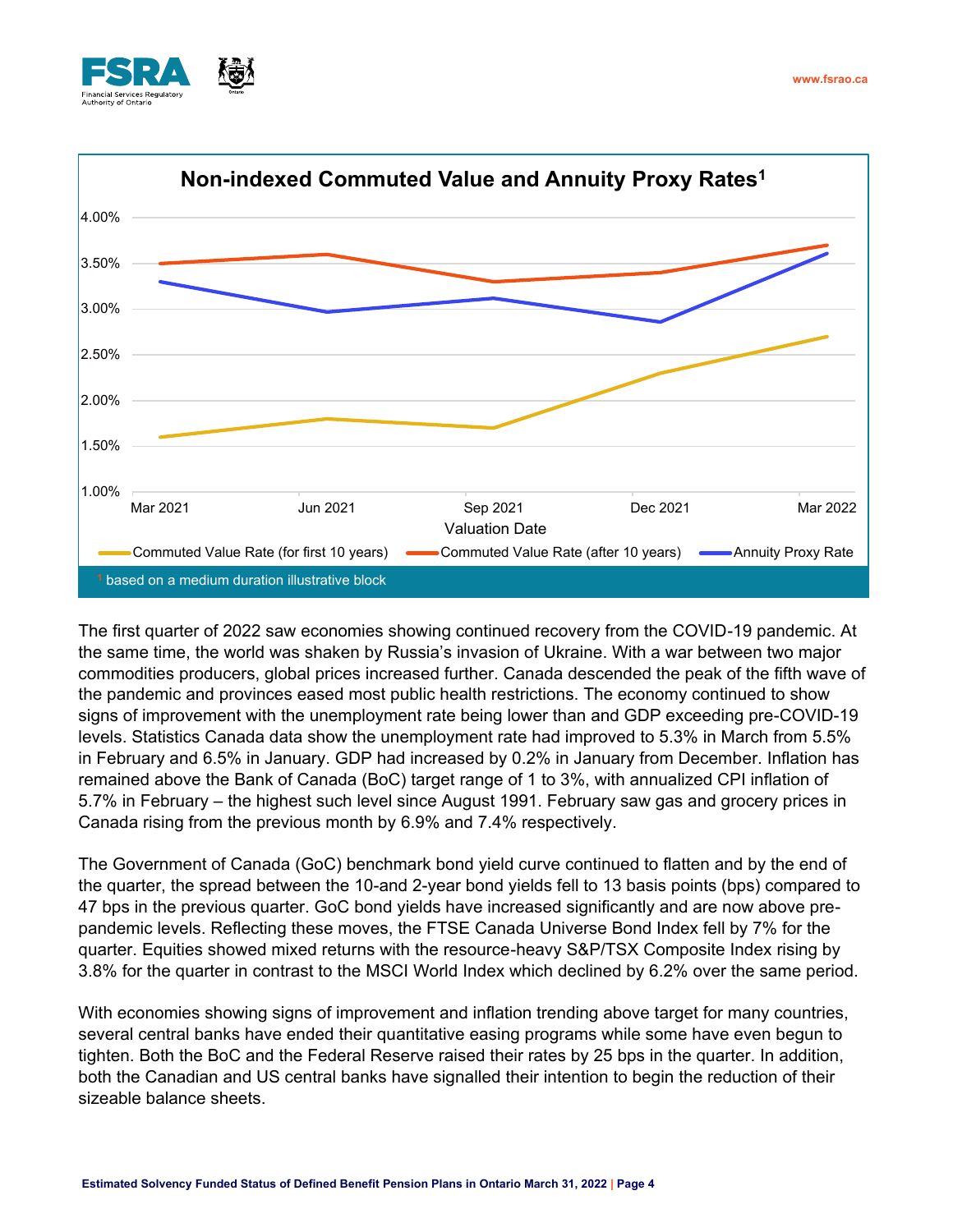